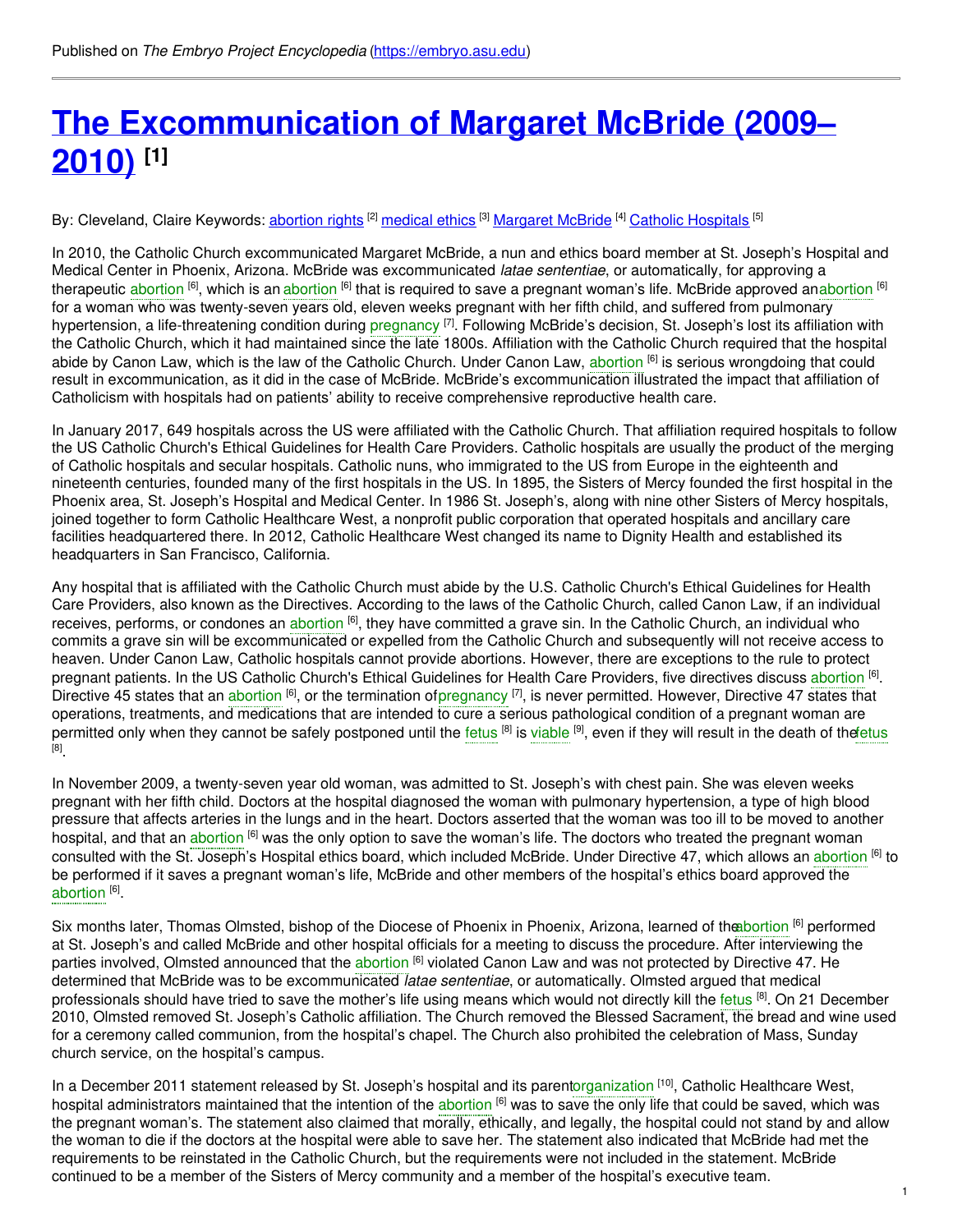*The Arizona Republic*, and national outlets such as the*New York Times*, *National Public Radio*, and the *National Catholic Register*, all reported on McBride's excommunication and St. Joseph's loss of its affiliation to Catholicism. The event contributed to a national debate about the impact of affiliation to the Catholic Church on patients that received care in those hospitals. In a December 2013 report, the American Civil Liberties Union claimed that the Catholic Church's Ethical Guidelines for Health Care Providers posed a risk to patient health. The report stated that between 2001 and 2011, the number of Catholic hospitals increased 16 percent while other types of hospitals declined in numbers. The study also found that the federal government designated thirty Catholic hospitals in 2011 as sole community providers, meaning that they were the only option for patients in those areas. The study claimed that Catholic affiliation had a negative impact on patients' reproductive health because the Directives that Catholic hospitals follow limit women's access to proper [miscarriage](https://embryo.asu.edu/search?text=miscarriage) <sup>[11]</sup> treatment, [abortion](https://embryo.asu.edu/search?text=abortion) <sup>[6]</sup>, and other potentially life-saving medical interventions pertaining to reproductive health.

# **Sources**

- 1. "Bishop Thomas J. Olmsted." The Roman Catholic Diocese of Phoenix.<https://dphx.org/about/bishop-thomas-j-olmsted/> <sup>[12]</sup>. (Accessed October 30, 2017).
- 2. Clarke, Kevin. "McBride un-excommunicated."*America Magazine*. June 21, 2015. <https://www.americamagazine.org/content/all-things/mcbride-un-excommunicated> [13]. (Accessed October 30, 2017.).
- 3. Hagerty, Barbara Bradley. "Nun Excommunicated For Allowing Abortion." *NPR*. May 19, 2010. <http://www.npr.org/templates/story/story.php?storyId=126985072> [14]. (Accessed October 28, 2017).
- 4. "History of St. Joseph's Hospital." Dignity Health.<https://www.dignityhealth.org/arizona/locations/stjosephs/about-us/history> <sup>[15]</sup>. (Accessed October 30, 2017).
- 5. Kopaczynski, Germain. "Catholic Identity in Health Care and the Relevance of the 1994 Ethical and Religious Directives for Catholic Health Care Services." The Linacre Quarterly 64, no. 2 (2009): 26-35. http://www.usccb.org/issues-and[action/human-life-and-dignity/health-care/upload/Ethical-Religious-Directives-Catholic-Health-Care-Services-fifth-edition-](http://www.usccb.org/issues-and-action/human-life-and-dignity/health-care/upload/Ethical-Religious-Directives-Catholic-Health-Care-Services-fifth-edition-2009.pdf)2009.pdf<sup>[16]</sup> (Accessed October 30, 2017)
- 6. "Opinion | Women's Health Care at Risk." The*New York Times*. February 28, 2012. <http://www.nytimes.com/2012/02/29/opinion/womens-health-care-at-risk.html> [17]. (Accessed October 30, 2017).
- 7. "Our History: Rooted in Kindness." Dignity [Health.https://www.dignityhealth.org/about-us/our-organization/mission-vision](https://www.dignityhealth.org/about-us/our-organization/mission-vision-and-values.)and-values<sup>[18]</sup> (Accessed October 30, 2017).
- 8. "Questions Remain in Phoenix Excommunication Case."*National Catholic Register*. June 7, 2010. [http://www.ncregister.com/daily-news/questions\\_remain\\_in\\_phoenix\\_excommunication\\_case](http://www.ncregister.com/daily-news/questions_remain_in_phoenix_excommunication_case)<sup>[19]</sup>. (Accessed October 30, 2017).
- 9. Ryan, Zoe. "Excommunicated sister finds healing."*National Catholic Reporter*. November 8, 2011. <https://www.ncronline.org/news/people/excommunicated-sister-finds-healing> [20].(Accessed July 19, 2018)
- 10. "Sr. Margaret McBride." Dignity Health. Accessed October 29, 2017. [https://www.dignityhealth.org/arizona/locations/stjosephs/about-us/executive-leadership/sr-margaret-mcbride.](https://www.dignityhealth.org/arizona/locations/stjosephs/about-us/executive-leadership/sr-margaret-mcbride)<sup>[21]</sup>. (Accessed October 28, 2017.).
- 11. "St. Joseph's Hospital and the Diocese of Phoenix." Dignity [Health.https://www.dignityhealth.org/about-us/press](https://www.dignityhealth.org/about-us/press-center/press-releases/diocese-of-phoenix)center/press-releases/diocese-of-phoenix<sup>[22]</sup>. (Accessed October 30, 2017).
- 12. Uttley, Lois, Sheila Reynertson, Loraine Kenny, and Louise Melling. "Miscarriage of Medicine: The Growth of Catholic Hospitals and the Threat to Reproductive Health Care." *The ACLU Foundation and the MergerWatch Project*. December 2013. <https://www.aclu.org/files/assets/growth-of-catholic-hospitals-2013.pdf> <sup>[23]</sup>. (Accessed October 28, 2017)
- 13. Zilinski, Lisa. "Sister Margaret McBride." January 2013. [http://repository.cmu.edu/cgi/viewcontent.cgi?](http://repository.cmu.edu/cgi/viewcontent.cgi?article=1159&context=lib_science) article=1159&context=lib\_science<sup>[24]</sup>. (Accessed October 29, 2017).

In 2010, the Catholic Church excommunicated Margaret McBride, a nun and ethics board member at St. Joseph's Hospital and Medical Center in Phoenix, Arizona. McBride was excommunicated latae sententiae, or automatically, for approving a therapeutic abortion, which is an abortion that is required to save a pregnant woman's life. McBride approved an abortion for a woman who was twenty-seven years old, eleven weeks pregnant with her fifth child, and suffered from pulmonary hypertension, a life-threatening condition during pregnancy. Following McBride's decision, St. Joseph's lost its affiliation with the Catholic Church, which it had maintained since the late 1800s. Affiliation with the Catholic Church required that the hospital abide by Canon Law, which is the law of the Catholic Church. Under Canon Law, abortion is serious wrongdoing that could result in excommunication, as it did in the case of McBride. McBride's excommunication illustrated the impact that affiliation of Catholicism with hospitals had on patients' ability to receive comprehensive reproductive health care.

### **Subject**

[Abortion](https://embryo.asu.edu/library-congress-subject-headings/abortion) <sup>[25]</sup> Pregnancy [termination](https://embryo.asu.edu/library-congress-subject-headings/pregnancy-termination) <sup>[26]</sup> Birth [control](https://embryo.asu.edu/library-congress-subject-headings/birth-control) <sup>[27]</sup> [Ethics](https://embryo.asu.edu/library-congress-subject-headings/ethics) <sup>[28]</sup> [Catholic](https://embryo.asu.edu/library-congress-subject-headings/catholic) <sup>[29]</sup> [Church](https://embryo.asu.edu/library-congress-subject-headings/church) <sup>[30]</sup> [Reproductive](https://embryo.asu.edu/medical-subject-headings/abortion-therapeutic) rights <sup>[31]</sup> Abortion, Therapeutic <sup>[32]</sup> [Abortion,](https://embryo.asu.edu/medical-subject-headings/abortion-legal) Legal <sup>[33]</sup> Pregnancy [Complications](https://embryo.asu.edu/medical-subject-headings/pregnancy-complications) <sup>[34]</sup> [Parturition](https://embryo.asu.edu/medical-subject-headings/parturition) <sup>[35]</sup> [Catholicism](https://embryo.asu.edu/medical-subject-headings/catholicism) <sup>[36]</sup> Roman [Catholic](https://embryo.asu.edu/medical-subject-headings/roman-catholic-ethics) Ethics <sup>[37]</sup>

## **Topic**

<u>[Ethics](https://embryo.asu.edu/topics/ethics)</u> [<sup>38]</sup>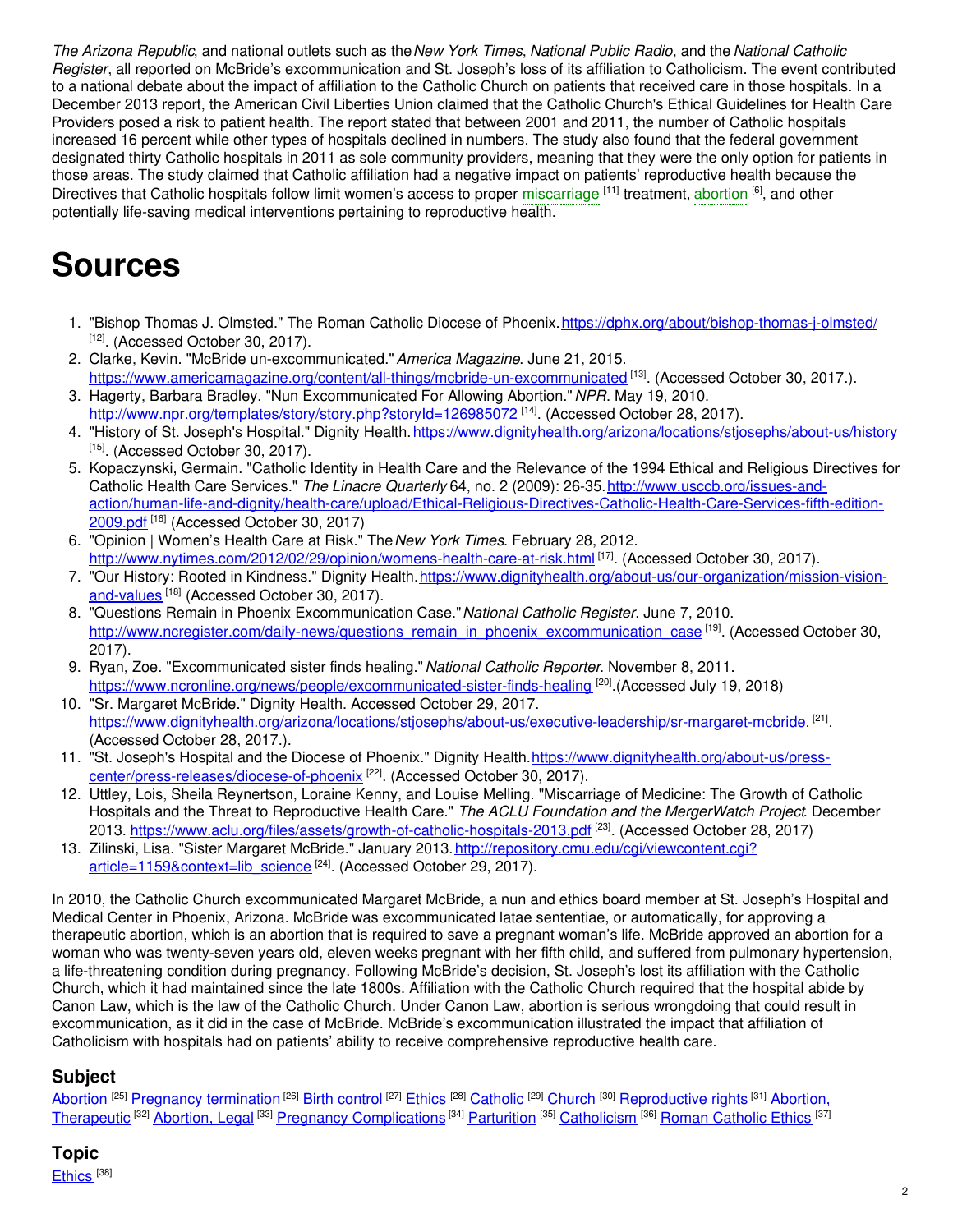### **Publisher**

Arizona State University. School of Life Sciences. Center for Biology and Society. Embryo Project Encyclopedia.

#### **Rights**

Copyright Arizona Board of Regents Licensed as Creative Commons Attribution-NonCommercial-Share Alike 3.0 Unported (CC BY-NC-SA 3.0) http://creativecommons.org/licenses/by-nc-sa/3.0/

#### **Format**

<u>[Articles](https://embryo.asu.edu/formats/articles)</u> [<sup>39]</sup>

#### **Last Modified**

Friday, October 11, 2019 - 18:23

#### **DC Date**

2019-10-11

#### **DC Date Accessioned**

Friday, October 11, 2019 - 18:15

#### **DC Date Available**

Friday, October 11, 2019 - 18:15

#### **DC Date Created**

2019-10-11

#### [Contact](https://embryo.asu.edu/contact) Us

© 2021 Arizona Board of Regents

The Embryo Project at Arizona State University, 1711 South Rural Road, Tempe Arizona 85287, United States

**Source URL:** https://embryo.asu.edu/pages/excommunication-margaret-mcbride-2009-2010

#### **Links**

[1] https://embryo.asu.edu/pages/excommunication-margaret-mcbride-2009-2010

- [2] https://embryo.asu.edu/keywords/abortion-rights
- [3] https://embryo.asu.edu/keywords/medical-ethics
- [4] https://embryo.asu.edu/keywords/margaret-mcbride
- [5] https://embryo.asu.edu/keywords/catholic-hospitals
- [6] https://embryo.asu.edu/search?text=abortion
- [7] https://embryo.asu.edu/search?text=pregnancy
- [8] https://embryo.asu.edu/search?text=fetus
- [9] https://embryo.asu.edu/search?text=viable
- [10] https://embryo.asu.edu/search?text=organization
- [11] https://embryo.asu.edu/search?text=miscarriage
- [12] https://dphx.org/about/bishop-thomas-j-olmsted/
- [13] https://www.americamagazine.org/content/all-things/mcbride-un-excommunicated
- [14] http://www.npr.org/templates/story/story.php?storyId=126985072
- [15] https://www.dignityhealth.org/arizona/locations/stjosephs/about-us/history
- [16] http://www.usccb.org/issues-and-action/human-life-and-dignity/health-care/upload/Ethical-Religious-Directives-Catholic-
- Health-Care-Services-fifth-edition-2009.pdf
- [17] http://www.nytimes.com/2012/02/29/opinion/womens-health-care-at-risk.html
- [18] https://www.dignityhealth.org/about-us/our-organization/mission-vision-and-values.
- [19] http://www.ncregister.com/daily-news/questions\_remain\_in\_phoenix\_excommunication\_case
- [20] https://www.ncronline.org/news/people/excommunicated-sister-finds-healing
- [21] https://www.dignityhealth.org/arizona/locations/stjosephs/about-us/executive-leadership/sr-margaret-mcbride
- [22] https://www.dignityhealth.org/about-us/press-center/press-releases/diocese-of-phoenix
- [23] https://www.aclu.org/files/assets/growth-of-catholic-hospitals-2013.pdf
- [24] http://repository.cmu.edu/cgi/viewcontent.cgi?article=1159&context=lib\_science
- [25] https://embryo.asu.edu/library-congress-subject-headings/abortion
- [26] https://embryo.asu.edu/library-congress-subject-headings/pregnancy-termination
- [27] https://embryo.asu.edu/library-congress-subject-headings/birth-control